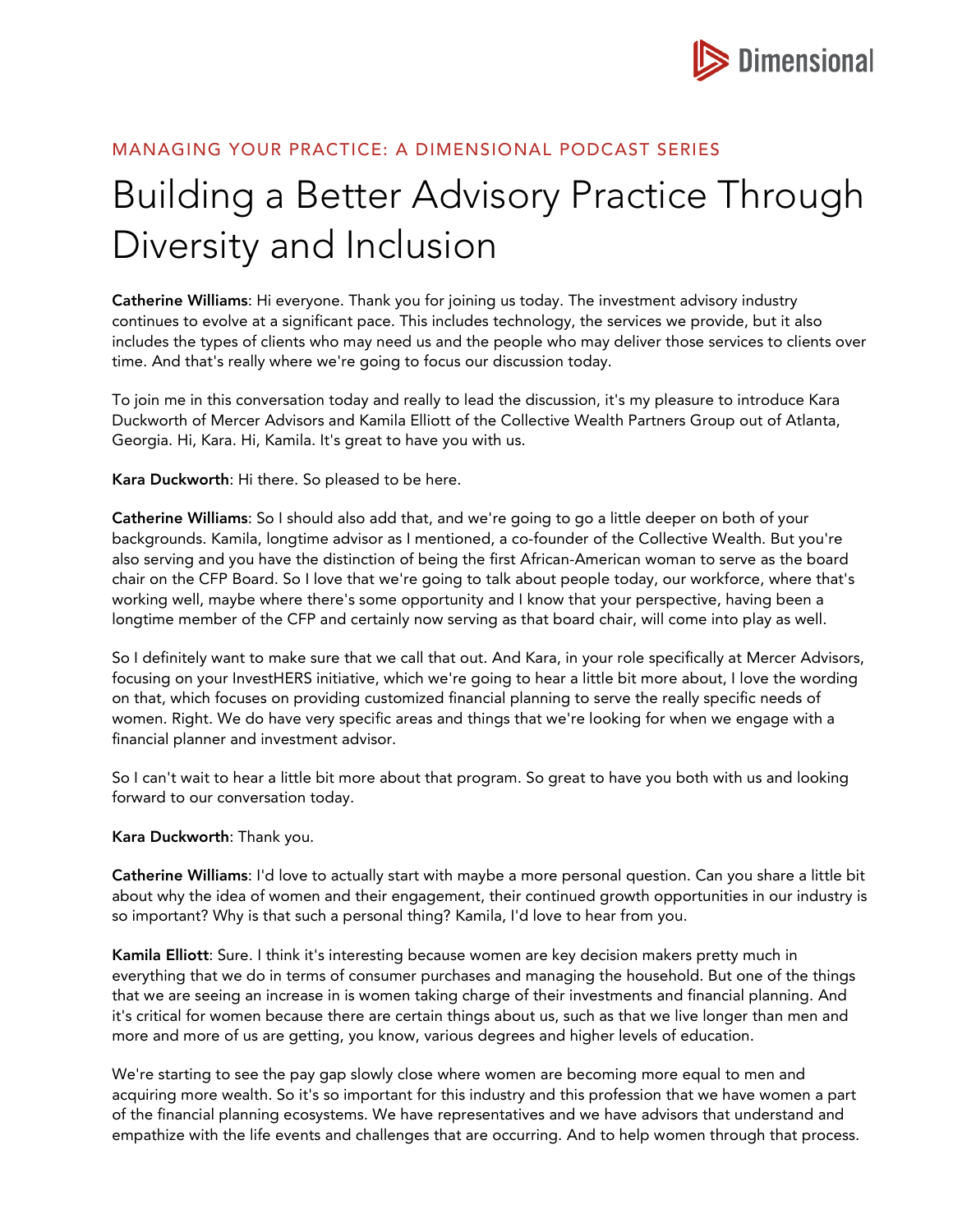Catherine Williams: I'm curious, quick follow up on something you said. You know, particularly with that pay gap beginning to close, and I agree, I think slowly is the right word for that. But it is happening and so are you finding with women clients that it's a matter of maybe they're exceeding their partner or spouse's income or it's more of they now have a meaningful element and therefore need to have a meaningful voice in the conversation?

Kamila Elliott: I'm seeing both. But I will share with you for me as a financial advisor, a lot of my clients work in tech and financial services. They're business owners. So I am seeing more and more women become the breadwinner in their household. And because women are becoming more and more of the breadwinners, I would say they have more skin in the game perhaps than before. Right? If you're the person earning the revenue, you want to be more mindful of how is this money being allocated in your household. You're more focused on things such as retirement planning, right? Many women don't want to continue to work 10 to 12 hours a day for the rest of their lives. So a lot of them want to have an exit strategy and working with a financial advisor to really help them and create that plan.

Catherine Williams: And Kara, how about for you? Especially coming into this industry, it was you and your dad, right, that created your firm that you then subsequently sold to Mercer. But from a personal standpoint, what resonates with you and what's top of mind as you think about why this is an important topic today?

Kara Duckworth: Well, I really think the growth in this industry and having women be a significant part of this industry is because of the life stories that all of these women investors, our clients bring to us. On a personal level, as you said, Catherine, I founded a firm with my father. I am an only daughter. And so it was great to kind of be able to participate on the business side of that running a business, growing it together, really being that next generation of business owner.

But in my personal life as well, and I think what makes me really passionate about making sure women are financially empowered, is I got married and then my husband became ill and subsequently passed away. I was a widow at 35, which was not at all what I thought my life plan was going to be. And that was really hard to go through on an emotional level.

But even as a CFP, knowing how all of our finances worked, having total control of that, it was still puzzling and hard for me to deal with. And I thought there are women who aren't prepared for this and how can we help and get involved? And having women that they can talk about both what's happening emotionally and financially to get through all these various stages of their lives is something that I'm really passionate about.

Catherine Williams: So I mentioned at the top of our podcast that there's a continued evolution of our industry. I will date myself by saying that I have been a part of this industry, I think a little bit longer than the two of you, maybe even the two of you combined. I don't know. But I would agree that there's absolutely been an evolution in some ways. Around technology, for example, it's been a fairly rapid evolution over the last, let's say, seven to 10 years. But even as we talk about that, I think I would offer that there's still a lot of opportunity and a real need around women, underrepresented communities and groups to have a stronger presence both within advisory businesses and then as well as with the clients that we work with. I would offer the evolution of that has not happened at the same pace, if you will, even though we know statistically, yes, women live longer, wealth is being created in several key areas.

But as you do think about this particular area of focus, why is it so important? I mean, why should we spend our time today sort of unpacking this a little bit and maybe more specifically I would ask you, what's the adverse effects of not talking about it today? Kamila?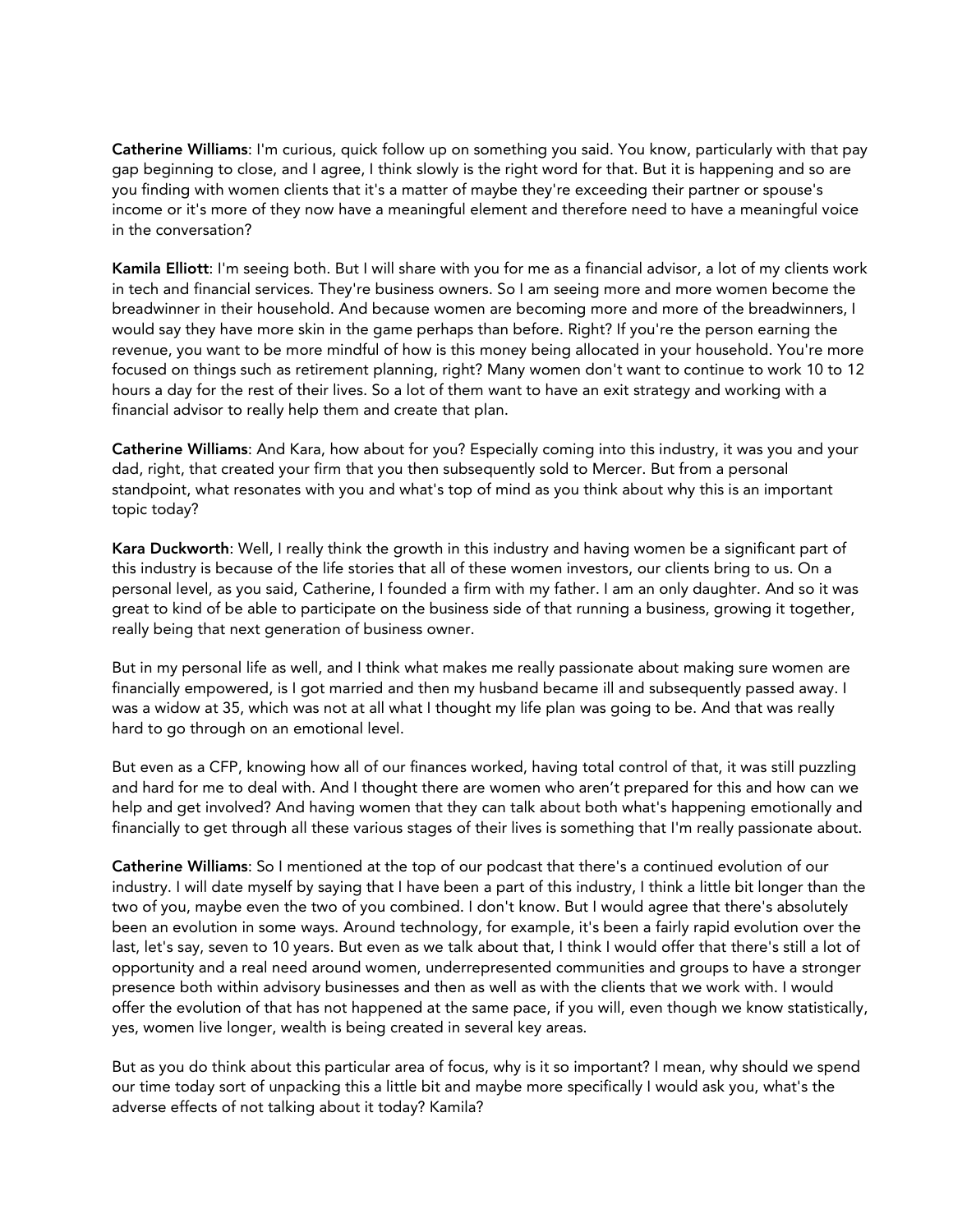Kamila Elliott: Sure. And you're right, Catherine. Unfortunately, only 23% of certified financial planners right now are women, and that does not represent the entire population. As I mentioned before, more than half of the key decision makers in managing finances in the household are women. So those numbers are really not aligned. And we want to make sure that, you know, when a female goes into a firm and they're looking to seek investment advice and they need some support, that there's someone there that there's some commonality, there's some empathy and understanding of, you know, what this process looks like for them and understands the balancing act with the challenges of managing a household, having children, being caregivers.

You know, even for me, Catherine, I often ask my clients about working in corporate America, right? I can share like I know sometimes it's hard climbing the corporate ladder and managing the tough performance conversations, and when you're the minority within your profession, that represents challenges there. So it's really important that women are well represented within financial planning firms because yes, I sit and talk about stocks and bonds and I talk about insurance and I talk about risk.

But at the end of the day, I'm really having conversations. I'm building a relationship, and having someone there that they can build a relationship with is truly, truly important. Now, I'm not saying that men cannot play a role.

## Catherine Williams: Absolutely.

Kamila Elliott: You know, men have empathy, men have relationships skills, but I think it's important that you as a firm, you emulate the demographic you're looking to target. So if you're a firm who wants to have more women, more diverse individuals, your firm and your staff should best represent that as well. One of the things that I've read, and it is coming to fruition, Catherine, is that particularly for younger generations, they don't look for diversity. They notice the absence of diversity. So it's more alarming to them when they go on a firm's website and the staff is homogeneous. That to them is shocking. Versus they're not going to say, oh, wow, they have two black, they have two Hispanic, and I think there is an LGBTQ individual that focuses on planning for their clients. That now, Catherine, is an expectation and table stakes. So younger generations are really demanding more from their financial planning firm and diversity is a key part of that.

Catherine Williams: I remember it's been a few years since you and I spoke about diversity and asking you, I mean, as an African-American woman, how does that show up? And I remember at that time you said, and it's always stuck with me, that it is about the absence of diversity that is noticed when you walk into a room, when you go to an event, when you as you just said, when you go to a website and you're looking at a firm.

So, yeah, it's always stuck with me. I think we sometimes look for the picture to illustrate, but what's most noticeable is when it's not there. So that's a great point to make on that.

Kara Duckworth: I so agree with that Kamilla and Catherine, kind of what you're talking about, why this is so important is if you can find someone that you feel like might understand your life experience that's that first step to already building that bridge of trust. I feel like money's kind of the last taboo, especially for women. You know, you'll talk about your family relationships, and your personal relationships, and kids, and you know, how you feel about your size, and what are all of these other things that are just like so personal.

But when it comes up to how much money do you make? What's your family's financial situation? Everyone sort of shuts down immediately. And so you need to have somebody who you are going to talk about those things with that you feel like is going to understand you, be able to understand your priorities, not offer any judgment, and give you good solutions that make sense in the context of your life.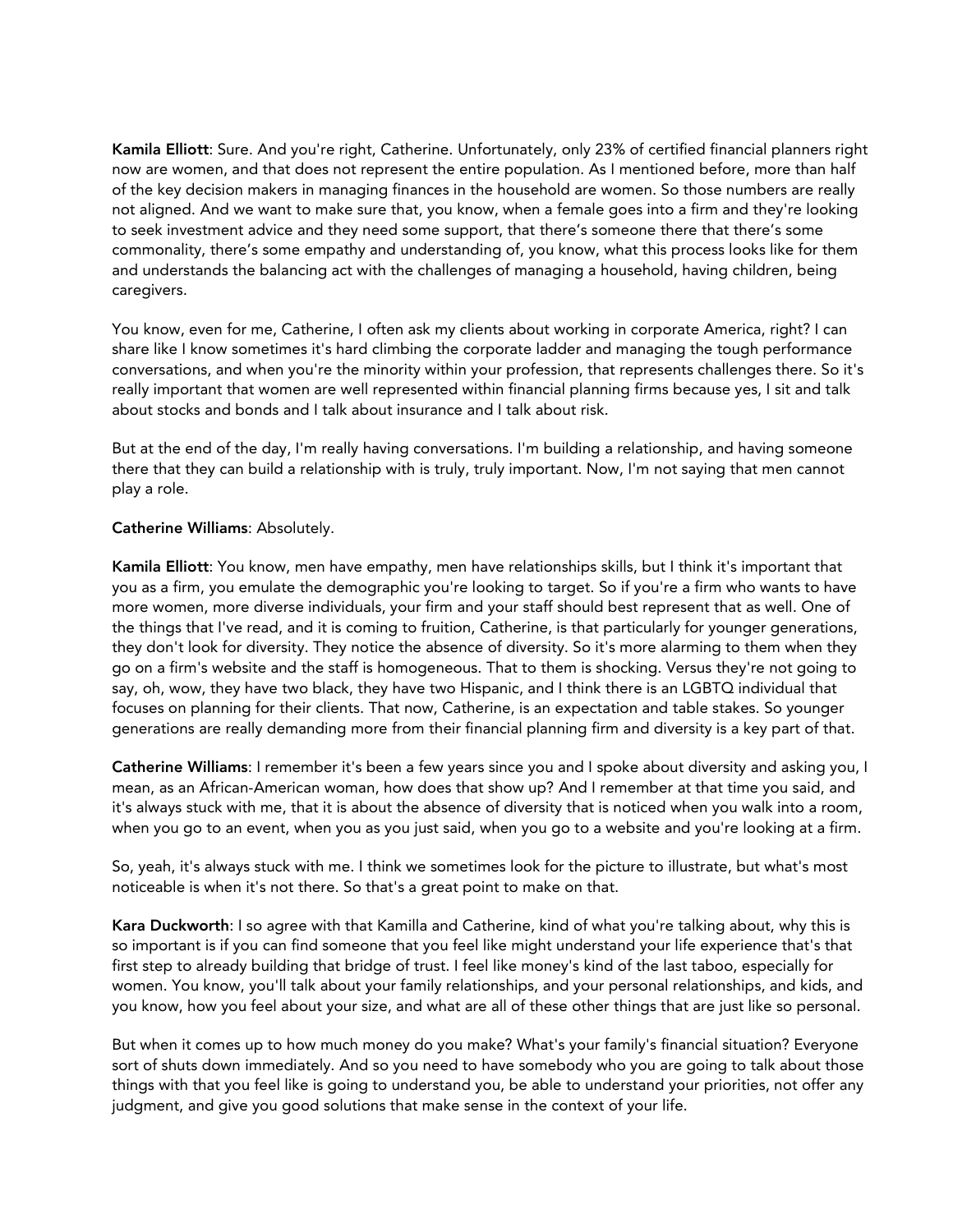Catherine Williams: Much of what you both have just described, we have been seeing for really several years in our Global Investor Study, which is all about the advisors and clients. We average between 16,000 and 23,000 participants annually in that study. So it's a pretty good sampling of what clients value. And we ask about the attributes they look for in their advisor; "experience with clients like me" is a top attribute year after year after year.

And when we specifically look at women in the study and this question of how do you feel after engaging with your advisor? How do you want to feel? They want to feel educated, right? That's a really big one. To your, it's not about their lack of ability to understand, but it's an area that I don't think we've given enough voice to that there may be some confidence opportunities around that.

And widows in particular actually are more likely to open up emails from you as an advisor. That's a level of granularity that we can get to in our study. And so we do see very much what you're describing showing up in the thousands of end-clients that have participated in that study.

So, Kamila, with that in mind, I mean, in a recent interview with CNBC, you discussed the demographic of your clients and how they are similar to you. You've touched on this a little bit already.

Talk a little bit about that. Can you expand a little bit more on the benefit that comes from being able to relate? Because men and women alike, firm owners are saying, I love this and I would absolutely love to have more women advisors in my organization, more African-American advisors in my organization. What do I do? We're going to try and answer that question a little bit later on, but just to set the table a little bit around that, can you just talk a little bit more about that benefit that comes from being able to relate to clients and how that shows up in sort of the day-to-day relationship with the clients you work with? And Kara, I'd love to hear a similar response from you as well.

Kamila Elliott: It's really all about the relationship. It's understanding the decisions that your clients need to make and the personal choices that they have to make. And a lot of that is cultural. So from an underrepresented group perspective, I use the word cultural competence. It's understanding that every culture is different. They have different experiences, they have different expectations, and you need to understand that to really provide really effective financial planning.

So underrepresented groups like Black and Latino are more likely to be asked by family members for financial support. We call it survivor's remorse, where you are probably the most accomplished individual in your family financially. And there is an expectation in that you give back, but at times it can be at the own detriment of your own personal income, your own financial goals in your own household.

That's something I'm familiar with. I've been asked by family members for money and helping them out. And as an advisor, if you have no experience in that, it can be easy to say, just tell that person "no." But you don't understand the complexity, the conversations that happen at the family table, how in many cultures it's really an expectation.

And perhaps "no" is not the word, Catherine. It could be, "well, let's talk about a plan or strategy to address it," right? Let me coach you through that conversation. And having a diverse set of financial planners who have experience in this, and it's part of this race, but it's also socioeconomic, right? I'm sure there are white households who have this same exact dilemma where everyone is not having a very fruitful profession. But having those that have this experience that can coach them through this conversation, this is what maintains relationships, right?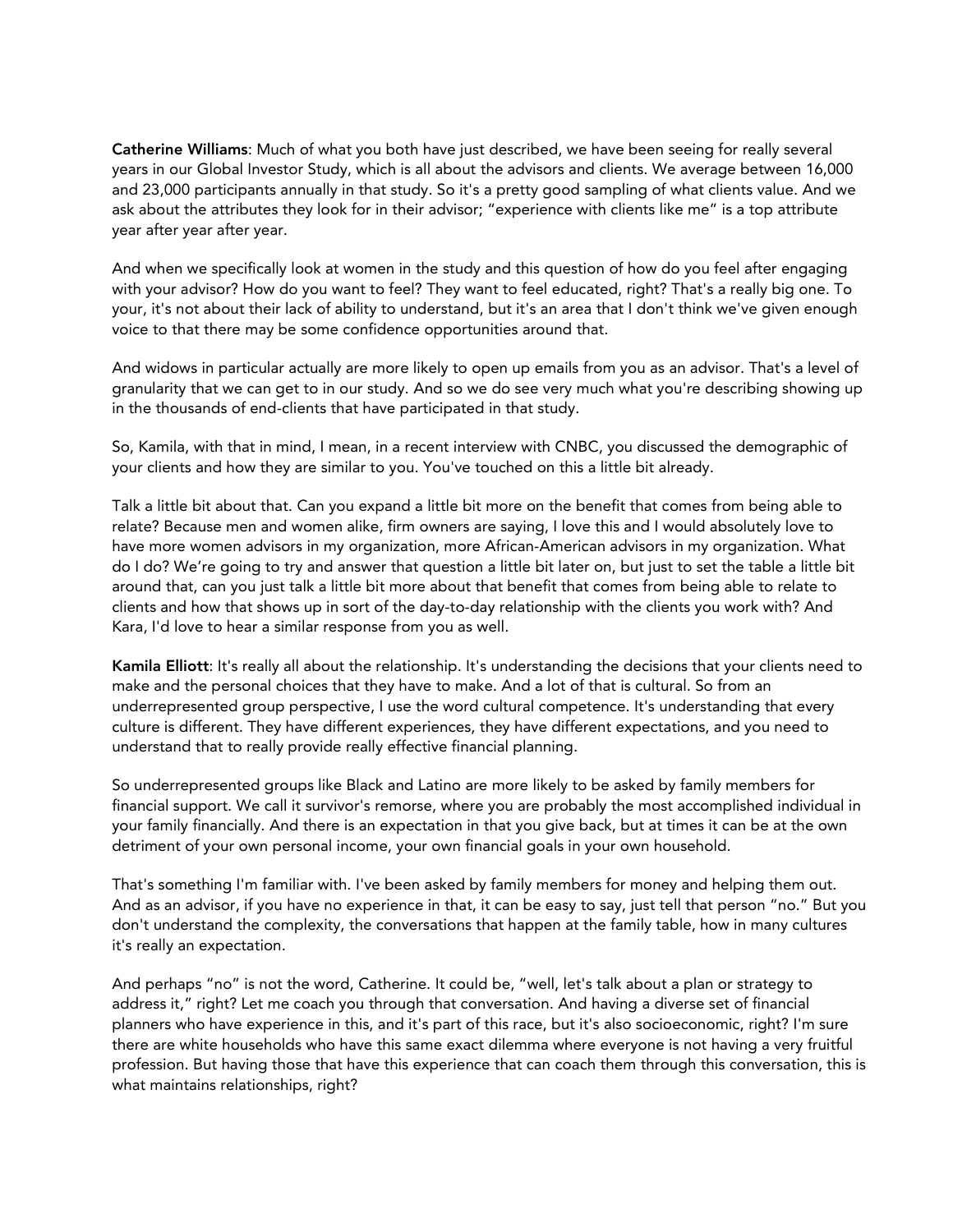This is when a client says, my advisor gets me. This is when that relationship is really, really sticky. And so it's important that we as advisors, we can walk the walk and talk the talk, and we can share that, you know, what you're going through I've experienced myself. I understand the emotional impact of it. I understand the financial decisions behind it and here are my recommendations. And that really resonates with clients long-term.

Catherine Williams: Kara, I wanted to ask you, director of client experience at Mercer Advisors. So I mean it doesn't get any more real than that relative to how this shows up in the business. This is a very keen area of focus within Mercer Advisors and your role in leading that. How does that show up for you with your own clients? But also how do you begin to perhaps foster some of this across an organization to really kind of make it more part of the culture of a business, if you will?

Kara Duckworth: I think what Kamila was talking about with people understanding each other and the situations, even though we may not have had the same experience. She and I are both only children, we're relating to we're the ones that are going to be the caregivers for our parents. Our families are probably different, you know, may have more extended family, all those things, but we can bond to that. And being open to that and seeing for our clients what they need. I really feel like my job as an advisor and what we really talk about with our client experience is we're not telling our clients what the answer is. There's no one right thing to do, but it's about helping them explore the options so if you're called about, you know, family support, OK, let's talk about it.

If you do that, what's the outcome for you? What are some other options? Could you do something different? Could you do this over time? What's the best thing? Be sensitive to the family and the cultural situation, but give them choices so that they're informed to make the best possible decision for their own situation and know what the outcomes can be.

That's really what we're trying to build in how you relate to your clients is how do we advise them about their options, instead of just tell you the right answer is this. Like what you were saying Kamila, the right answer is well, don't do that. Well, that may not work for that client. So how do we give them options about, OK, if you're going to do it, how do we do this in the optimal way for you? And give them that knowledge and understanding to be fully informed.

Catherine Williams: You could be talking to a client that's more like me. I'm the middle child of two therapists, right? So people listening would be like that explains a lot. But in all seriousness, having, you know, having siblings is part of the equation. So the end result may be something that we're all driving toward, but how we get there and being open to that, I think is really terrific.

Kara, let's go back to you. So in 2021, Deloitte Insights projected that for every woman added to the Csuite in an organization, three women rise to senior leadership roles. The phenomenon is one of the most important reasons why financial services firms should bolster efforts, right?

Like it seems like that there's some opportunity in that. Why do you feel like this phenomenon is important and should it occur more frequently in organizations? What's the impact on having women in true C-suite level positions within an organization?

Kara Duckworth: Well, I think it is really important to think about who it is in those seats in that C-suite. Women being an important component of that. And that's certainly one of the things that we focus on with investors at Mercer Advisors. It's our overall mission, it's dual to be the best place for female investors to want to invest with them and do their financial planning, all of their wealth management.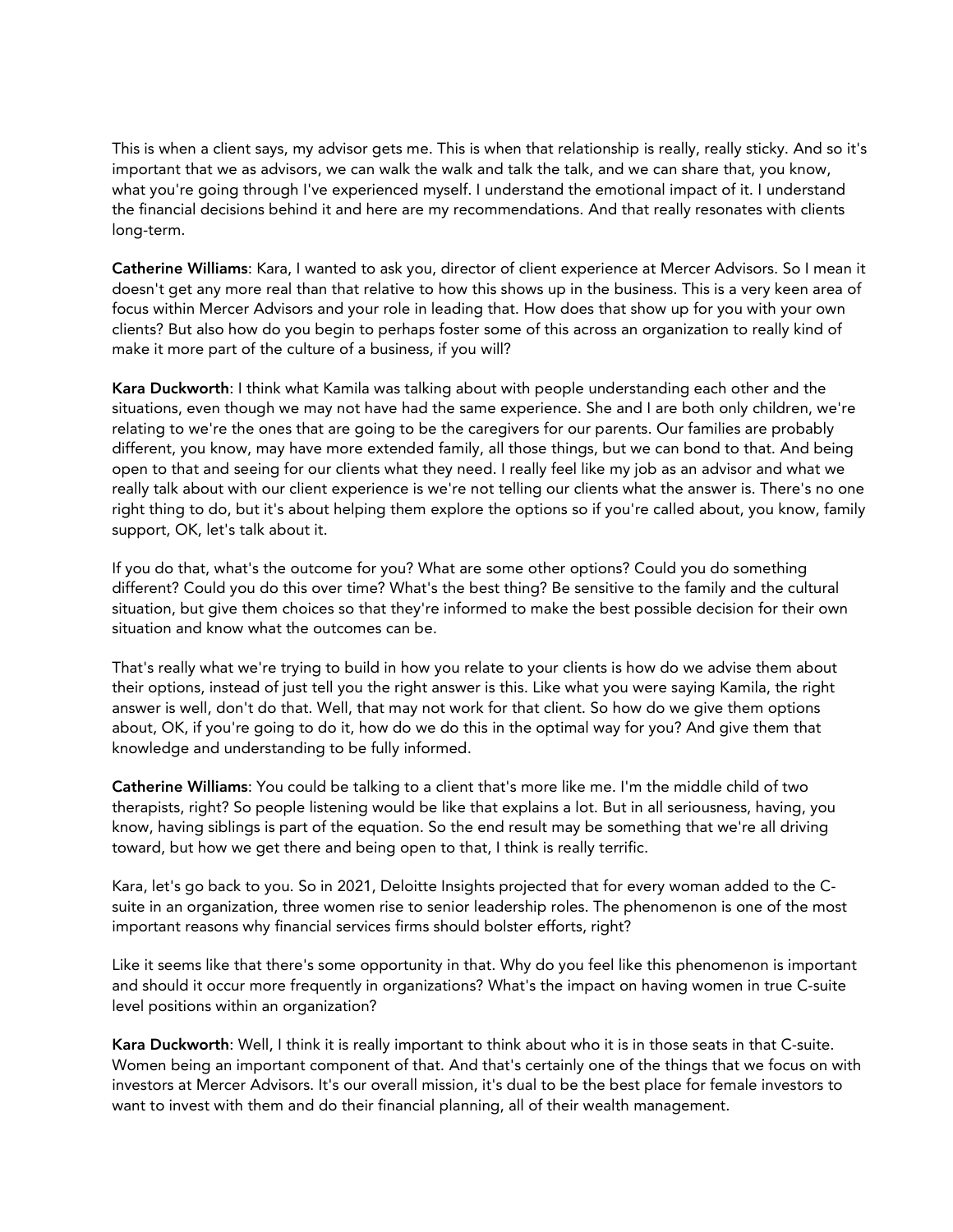But secondarily, but equally as important, is to be a wonderful place for female financial professionals of all roles, advisors, mid office, back office, operations, tech, all of those things that are so important in our industry. And one of the things that I think that you see is you have women in those management roles who are making those decisions is, you know, women are really good at seeing sort of outside the box connecting those things.

What makes this a great place to work? Is it flexibility? Is it additional benefits? Is it challenges? Is it giving people interesting work to do and opportunities to specialize in a subject matter? Because they want to be known to be this particular thing for their certain. So it's supporting people as an individual and then putting that out into the organization.

And that's what I think women are really good at in the industry. And then I think it's reflective. I mean, it's sort of a virtuous cycle. The more women who want to work at your firm, then the more women are going to be attracted to work at your firm, more people of all different backgrounds. It's really an important thing that we're focused on.

Catherine Williams: It reminds me of what we've seen from a data perspective. One of the top two reasons the last few years that firms lost clients is because an advisor left their business. I often talk with firms about your advisors and everyone in your organization. We put a lot of attention on advisors for sure, but certainly they are responsible for a big chunk of your revenue if not all of your revenue.

And they need to see themselves long term in your organization. So even if there are up and coming younger advisors or up and coming talent in your organization, helping create a scenario where they really do see themselves long term, and for women, I can see where that would be really critical.

Kamila, what comes to mind when I ask this question around C-suite and the impact that according to the Deloitte study it may have on organizations?

Kamila Elliott: You know, this is the very reason why I made a transition as a partner to a founder, because there was an environment that I wanted to create for our firm and I wanted to make sure that for our clients, we have very deep relationships. For my firm, particularly we work with many black and Latino and other underrepresented groups. For most of my clients, I am their very first financial advisor.

And so we know that at times at other firms or larger firms that they may not have the minimum balance, they may not have all the parameters needed to have a dedicated financial advisor. But for me, I realized that some of my clients, you probably have heard this term "Henrys:" High Earners, Not Rich Yet. That's many of my clients, right, where they are well-educated, they have great jobs, but, you know, they still have things like, let's pay down my student loan debt, let's still purchase my first home.

And particularly now, right, with home affordability, it's really not working to their advantage, but we're really setting the foundation for our clients to really build long-term wealth. And for our firm, what's really important is education. So we probably spend a little bit more time than maybe some traditional firms just explaining the financial concepts. So what are stocks? What are bonds? What are mutual funds?

You know why you should think about opening up a Roth IRA and how that can help you with your longterm financial goals. So I know that I'm making an investment in a lot of my clients in time, and it may not create the revenue that many firms have now. But we know long term, you know, we're going to help them grow.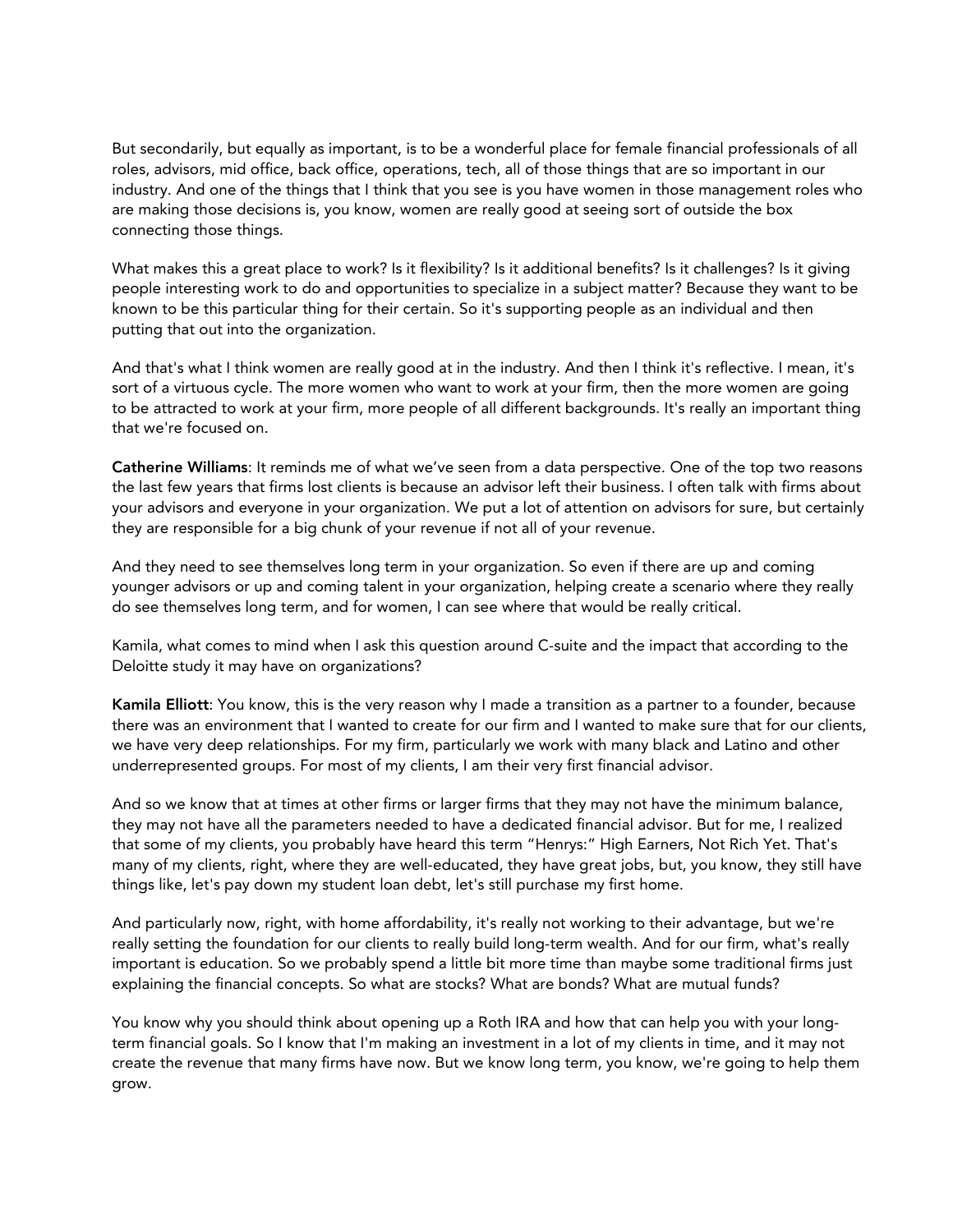We're going to help them reach their financial goals. And as a firm that will set us up to be very successful financially as well. And so one of the things is to understand is that for us, we use the word partner. Our firm is called Collective Wealth Partners. And that was very intentional because we see ourselves as a partner in helping them, you know, reach their goals. And that's why I think it's important for us as a firm, we have a different perspective where, you know, a majority women-owned firm and all black-owned firm and we meet the demographic and target of our clients.

So if you look at our clients and their race and their gender, we probably match it in terms of ownership, right? It's more black women than black men. So I think it's really important when you think about who you're trying to serve, is that do you understand your demographic? Are you making an investment in your demographic? And then do you have the cultural competencies and the relationship tools to really help them be successful?

Catherine Williams: So putting on the CFP board hat for a moment, where does this show up in some of the ways that the CFP organization is thinking about supporting advisors, supporting talent, sort of gearing them up around this topic? Anything in the works there or available that they can engage through the organization around?

Kamila Elliott: Sure. One, from a talent perspective, we have a lot of focus there. So one is, you know, there's something called the racial wealth gap, where black people tend to have less wealth than non-black people. So we have a litany of scholarships and grants available. We want to ensure that financial means are never an impediment to obtaining CFP certification.

So that's one thing that we focused on. Secondly, many of us don't have financial advisors in our community as a mentor or peer. So there is a mentor network as well. So if someone is looking to say that I want to be a CFP professional, I want to be a financial advisor, we'll connect them with a mentor to help them through that CFP certification process, be a coach, have that pep talk. So those are the things that we focus on. And then from the behavioral and application aspect, one of the things that we've done is the psychology of financial planning. We actually have a book out right now that talks about, you know, to be an effective financial advisor it isn't just creating an asset allocation. But it's the behavioral coaching and psychology of providing advice and working with clients. So it's helpful for individuals who work with diverse populations to understand there is a psychology aspect, and here's how you can sharpen your tools to really be supportive to them, those clients in your book.

Catherine Williams: I like that. That's awesome. A couple of things that I didn't even know that you were all doing, so I'm glad I asked. That's fantastic. And Kara, I mean, even based on your own personal experience, as you do think about women for a moment, going from be the breadwinner, there may be a divorce. You may suddenly find themselves a widow.

What are some of the different strategies that you approach when you're engaging with them relative to engaging with those clients? And who they might see sort of sitting across the table even?

Kara Duckworth: I think the great thing that we've really done with investors in identifying these different, we just call them personas. And what that really means that is a woman can be all of those things throughout the course of her life. If you think about, you know, as you may be starting a business at one point, but then you decide you have children or you have adult siblings or parents you need to take care of so you're staying at home in a caregiver role. And maybe you get divorced, but then you get remarried and then maybe you're a widow. You have all of these different things. Women are very complex over their lives. And have a lot of different roles and embracing that each one of those roles or those personas has a really specific planning need that needs to be addressed. A lot of times I'll have someone, even my girlfriends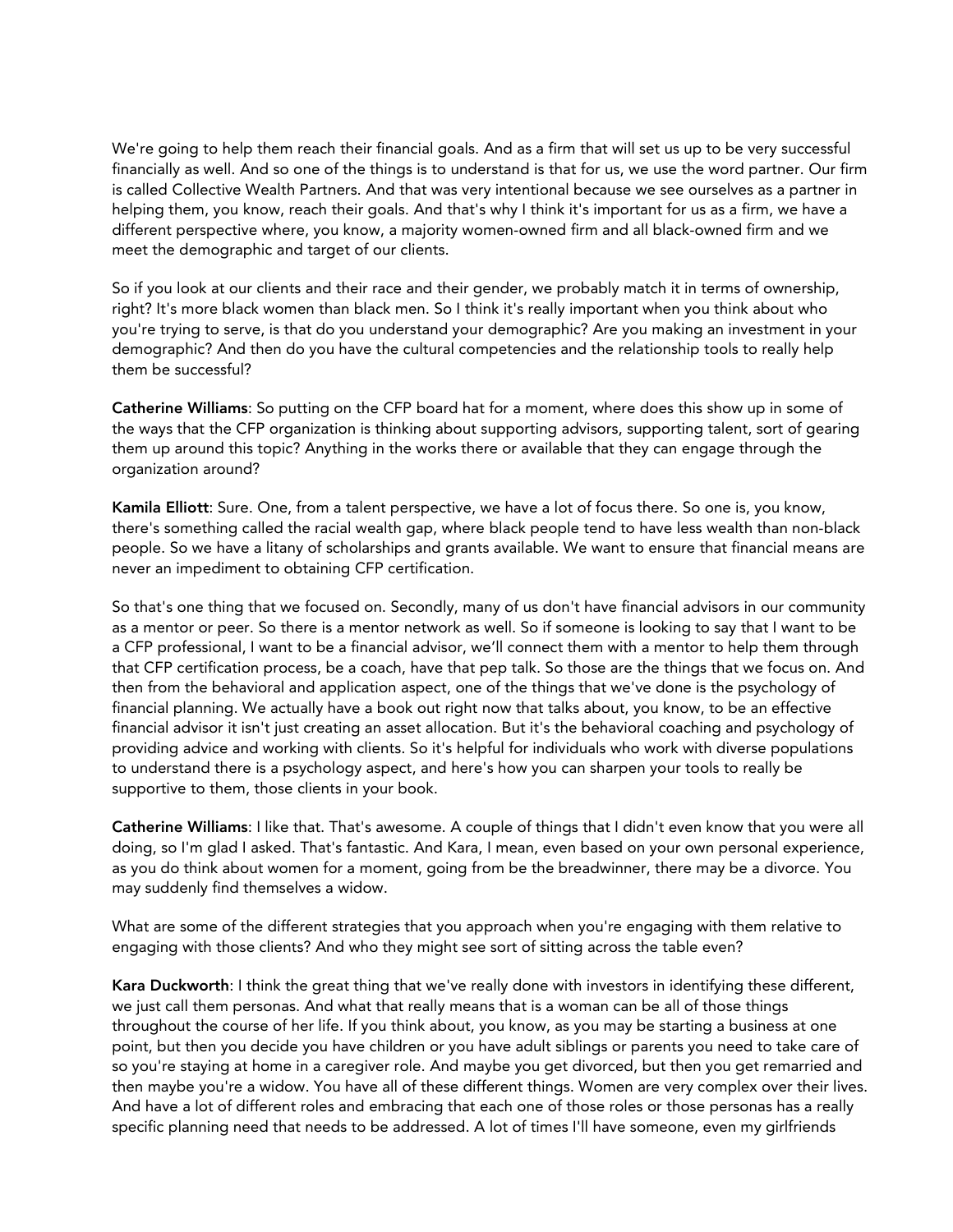who are a stay-at-home parents who say, well, you know, I'm not really making any money, and so I don't really have any financial planning needs.

And we go back to what happens if something happened to you? Do you have life insurance and how are you going to cover these things? And do you understand your partners benefits package if something happened to your partner, what happens to you? Are you prepared if you needed to go back to work? It's very complex. And just recognizing that you can't just assume this particular thing means it's easier or I'm done with this process.

That's, I think, one of the things that's really important on planning for women and what we address with investors. Makes me crazy when you get the seminars that come in the mail or I got a postcard just the other day that said "Investments for Women," and it was a pink postcard and it was so generic that I thought, they're not even talking about anything for women or what's specific to them. They just put it on a pink postcard and thought that covered it.

Whereas you really have to delve into those things that matter for women who live longer, who may have time out of the workforce to do caregiving or other projects, other family priorities. It's more complicated to plan for women and make sure that they're, whether they're married, divorced, widowed, doesn't matter. It's complicated for women, and they need to be involved and informed about their planning.

Kamila Elliott: Yeah, and to your point, you don't want to delay this conversation. When you're in a period of emotional distress, when you have to hurry and learn it quickly. You don't want to have to absorb all these responsibilities within a household immediately. This is a conversation that you should have way before, where we're talking about, you know, why are you invested this way? Where am I the beneficiary? Who are the trusted partners in terms of managing these assets? And I think if you help women be informed early, you can help them be successful. You can create some navigation tools to make sure that they understand, you know, what is their wealth, where is the wealth, the objectives, the desired outcomes. It's really important that, you know, as a couple or a married couple that they're having open conversations about building wealth together. And there isn't just one partner, you know, who is taking responsibility, leaving the other one in the dark.

Catherine Williams: How would you navigate what I think is a common scenario for many of the advisors that we work with, and that is it's a couple, a married couple, whether because he is then handling some of these things or he's more confident, and you end up in a conference room with the husband, in this case, perhaps being a little bit more, as I said, just from a place of confidence, a little more dominant, right? I've been in situations where you end up just looking at that more dominant character in the room, so to speak.

And so you've got this there's a critical component sitting there as well too relative to, how would you open that up a little bit or how would you sort of handle that? That what I think is, as I said, a pretty common scenario. And yet I think as we're talking about here, first of all, the fact that, you know, she's probably going to outlive him. Any thoughts on how they might sort of crack that code just a little bit if they find themselves in that situation?

Kamila Elliott: So it happens a lot where someone doesn't feel comfortable asking questions. And if one partner is more dominant, has maybe a little bit more investment knowledge, the other spouse can be a little bit more dormant and really not as engaging in the conversation. And for me, I would do number one is I'm putting them into an environment that creates openness to have that conversation, right?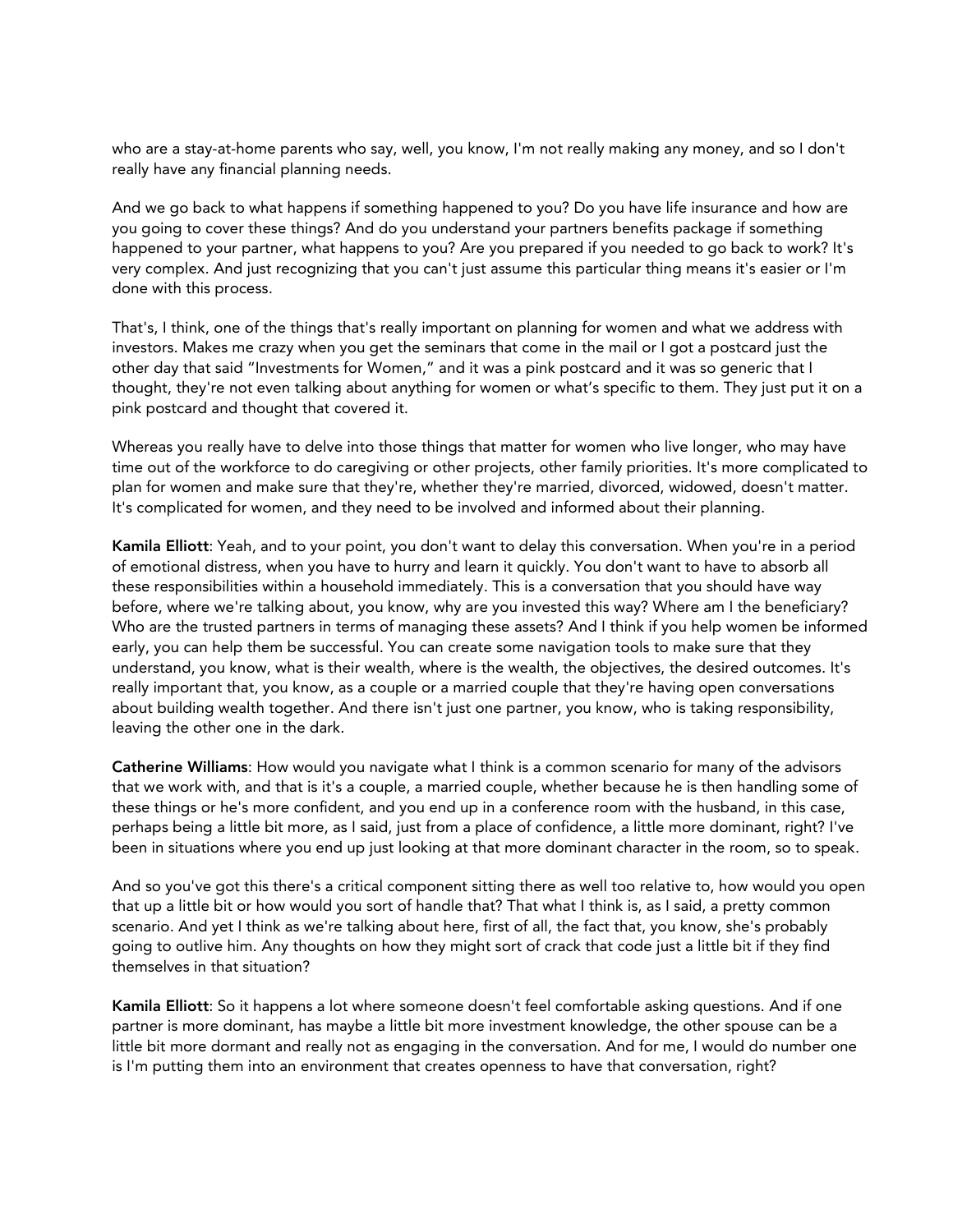So perhaps I would take the spouse to lunch or meet for coffee or, you know, ask like, hey, can I speak with your you know, perhaps we can meet one on one on the side. And at that point, they felt a little bit more open. There's less of an embarrassment for what they consider to be asking a dumb question.

Catherine and Kara, we know there are no dumb questions about your investments and your finances, that term should be removed completely. But one of the things that you want to do is you want to ask, you know, questions to understand the emotional aspect of investing. And that really helps them open up. So ask them what do you uncomfortable with?

What would you like to learn more about? Nowhere did I have materials or charts or graphs. It was simply learning about them. How I can best serve her and her journey, and how I can help her increase her knowledge? And it takes time. But as we mentioned before, working with clients is an investment. They're investing in you as their advisor. You invest in them and making sure they feel supported throughout that process.

Catherine Williams: You reminded me, and I want to hear from Kara next. But Kamila, your comments reminded me. We've seen in our Global Investor Study, for which we've had nearly 100,000 end clients participate over the five-year life of the study so far. And while men are very usually more often interested in seeing a benchmark, right, when it comes to talking about investments, they want to kind of see how they look against their benchmark.

Women are much more likely to engage around, OK, are we getting to my goals? Do I feel a sense of security around what's happening? And so I think to your point, an advisor that can have a couple of different ways to even just talk about what's happening in the investment portfolio, which is a vehicle to all the things that we want to get done, can be a really powerful mechanism, if you will, to engage both people in the room.

Kara, I would love to get your perspective.

Kara Duckworth: I have always approached this as you know, it's very common in a relationship to sort of have division of labor, right? You just sort of decide whether it's chores or handling the finances. Sometimes I get a lot of well, one partner pays the bills, and the other partner handles the investments just because that fits their own particular skill set.

So I have a couple ways that I recommend that we do this. So the first is introducing kind of this idea of you need to have a meeting about I call it the business of us, sort of that both halves of the relationship or even the family sort of know at least what the other one's doing. You don't necessarily have to say, well, you have to trade off paying the bills every month or all those things, but it's like just make sure you both know that you're on the same page so that you're going to what you need to do.

I've actually had several client couples tell me that stopped a lot of arguments about money because they knew they were going to have a time where they were going to set it aside to talk about it. So you didn't need to sort of have that back and forth at various times. Like, great, we'll talk about that then. I know we've got a designated space for it that's productive for us as a couple or as a family.

And then the second thing that has helped with that is if I've been working with a couple and like you were explaining, Catherine, sometimes that's sort of you think of that as the quote unquote traditional where the husband handles a lot of the finances. I mean, I grew up in a very traditional house. My parents are that way.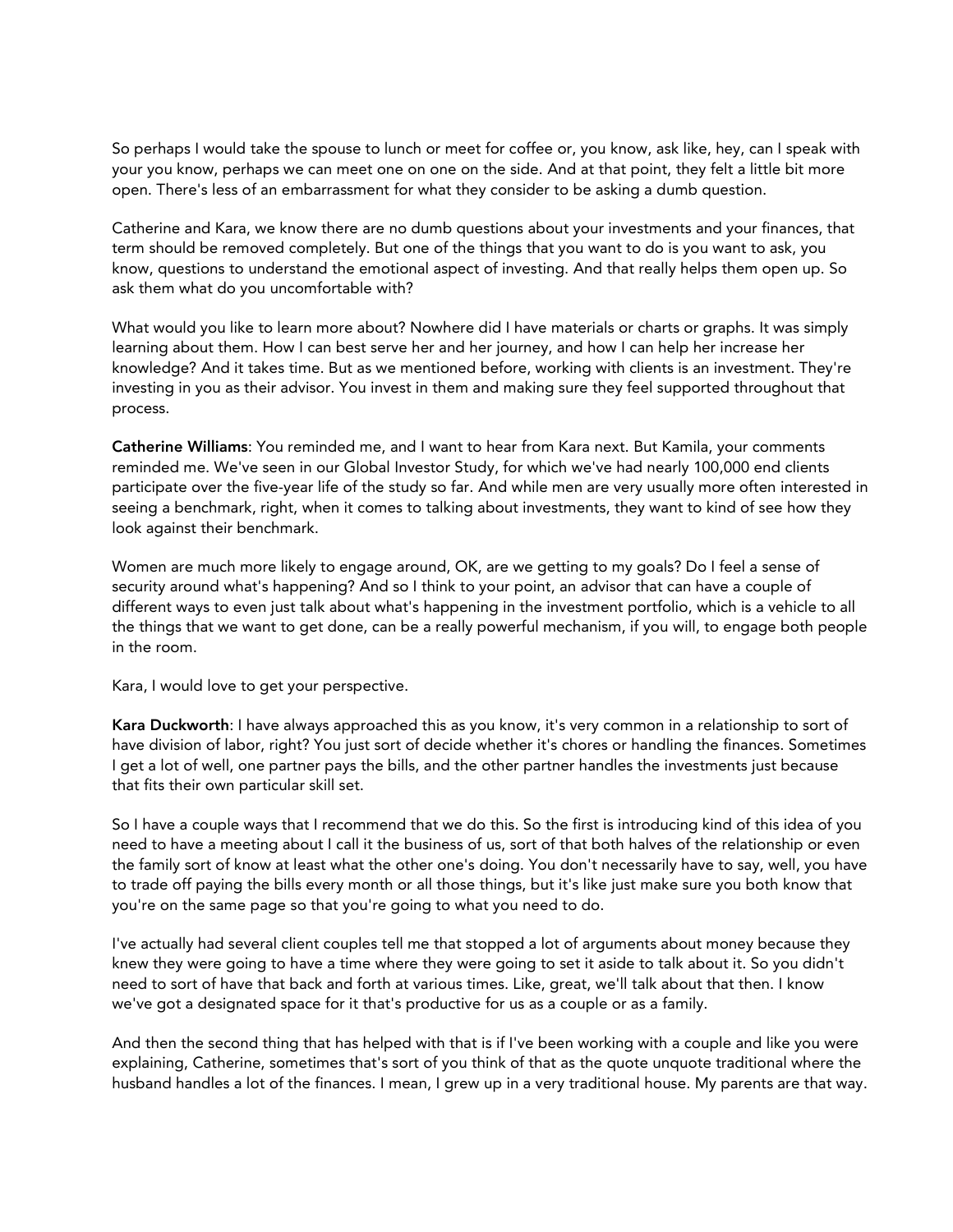You may talk about, you know, we've got a tax planning strategy that's going to save you the certain amount of money. And if the husband sort of, you know, really bursts in all of that then they want to know the details and how it all works. But then I'm looking at the spouse and say the reason why this is important is we're going to be able to take this pool of money and that means you're going to be able to pay for your grandchild's college tuition next year.

We'll click. That's suddenly got a whole lot more interesting than that tax code rule was ever going to be. So it's about just finding like what's going to make it mean something to each of the partners with their own view point.

Catherine Williams: That's fantastic. That's a great idea. And for everyone in the room where you can take it out of, you know, these are the tax strategies, the investment strategies and really start thinking about the behavioral, the life goals, the things that connect to the way they live their lives. I could see where everyone in the room would benefit from that connection and probably some opportunity there.

We've talked about clients, we've talked a little bit about sort of within firms and what that looks like. I want to come a little bit further out of the weeds and you know specifically, Kamila, I'd love to talk with you. As I mentioned at the top of our podcast, you are recently appointed as chair of CFP Board. And that's as we often talk about the, you know, shattering a ceiling, right? That that has been there for quite some time.

As you think about the industry and where we need to attract talent to our industry, the opportunity for that, the development of that talent once it comes in, these are big giant questions I'm going to ask you to solve here in our few minutes together. And Kara and I will just take notes, but all that to say I mean you know this we know this is an important initiative for the CFP Board. It's an area that you're thinking about as you talked about in terms of the percentage of advisors that are Latino and black. And what does that look like? What do you hope to see? For, we'll start we'll say women in the industry, but certainly lots of groups we've been talking about today.

Kamila Elliott: All right. Yes, you're right, Catherine, as the first black chair of the CFP Board in 2022. It's amazing. I actually had the pleasure of meeting LeCount Davis recently, and he's actually the first black CFP professional. He obtained it in 1978. So looking at how far we've come over 40 years, going from the first black CFP professional to now the first black chair. But what I'm looking for and what I'm excited about, Catherine, is the opportunity that I have over the next few months to talk about my career and then the profession overall.

I love what I do. I enjoy working with my clients. A lot of them are friends, right? Had I met them in a different circumstance, I mean we are friends, but they'd have naturally been part of my circle. They invite me to events, they send me cards. One sent me a housewarming gift when I recently purchased a home.

So people understand that this is really a relationship-based business and just the joy that you get from working with others. What I tell people this year, Catherine, is that this is a profession where you can do well for yourself and you can do well for others. When you look at the statistics, our profession earns more than the median career with a college degree.

So you can have a really nice lifestyle, but also it's a rewarding profession. You are able to help individuals, you know, purchase their first home, send their kids to college. And I hope long term that people talk about financial advisors or CFP professionals the same way that we talk about, "I want to be a doctor, I want to be an attorney, I want to be a CPA." Like one day, you know, Catherine, it would warm my heart to meet like an eight-year-old that says I want to be a financial planner, right? Like that to me would be success. And so what we're doing is we're going younger and younger to really shape what this profession looks like and go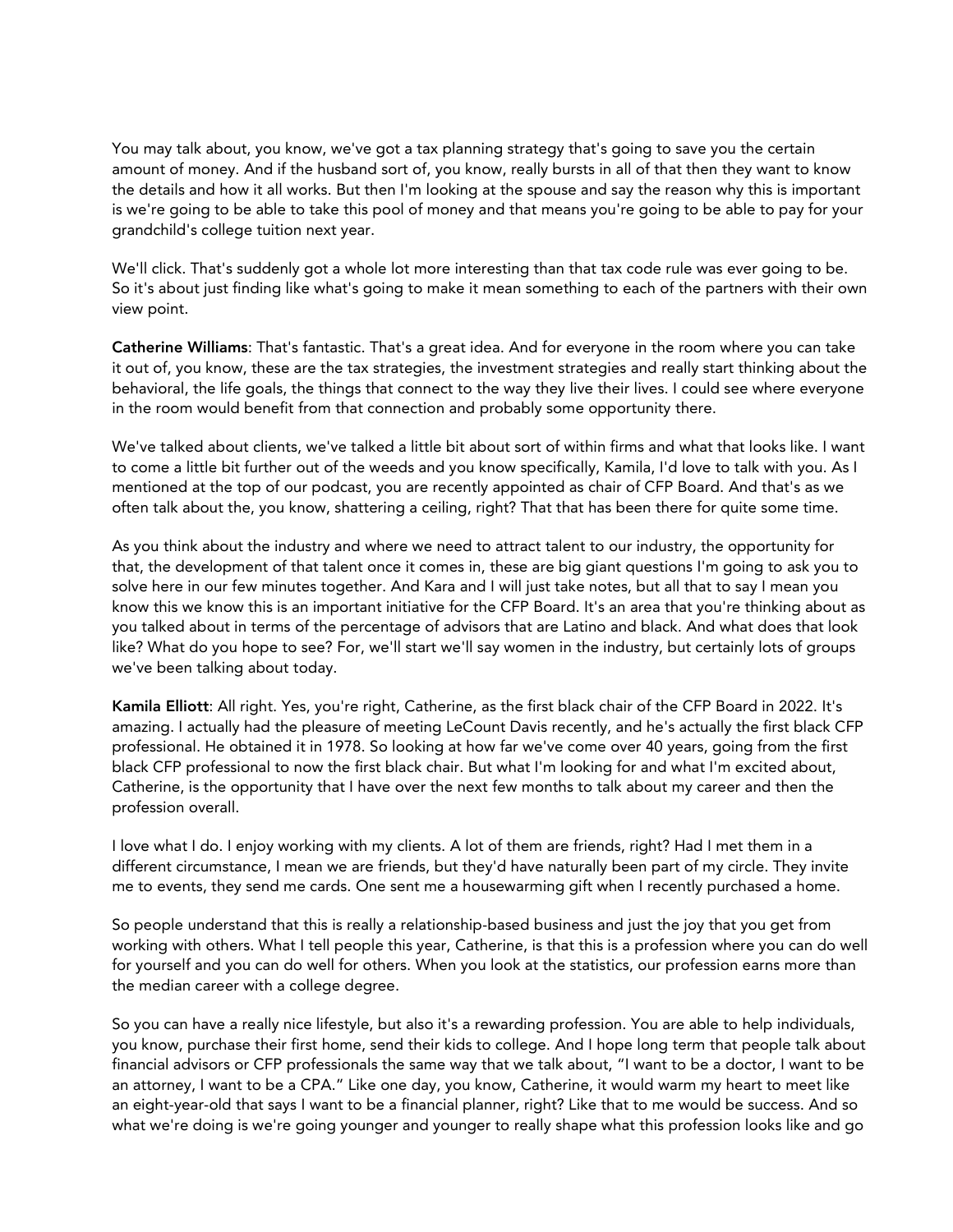into grade schools. You know, one of the things we actually talked about, Catherine, is like Girl Scouts. There's Girl Scout badges for Dream Home and Dream Wedding. We would love to have a badge, Catherine and Kara, for budgeting and investing, right? So we're going a little bit earlier at the CFP Board to really frame this profession really early in life and make sure that young individuals know that this is an aspirational career and how successful you can be and really help supporting others.

Catherine Williams: Kara, I'd love to hear from you. I mean, certainly your voice is absolutely and not limited to the, you know, the four walls of Mercer. What comes to mind when I ask about the future of this and what kind of needs to happen, would you say in the industry?

Kara Duckworth: I love what Kamila was saying about breaking down those stereotypes. I would hate my job if I had to build, you know, regression models all day. Thank goodness people at Dimensional do that, and that makes them happy and gets them up in the morning. But if we open up this industry to people who have different interests. I mean, when I do a lot of work at UC Irvine here locally near my office and we're recruiting from the psychology department, the humanities departments, all of those things like communication is such a huge part of this.

Yes, I have to read tax laws, but that's not what I like about my job. But even just thinking if someone asked what they asked me, what I liked about what I do, it has nothing to do with investments or taxes or financial planning at all. What I like is that it's a puzzle and I have all of these little pieces and how do I pull them together to solve this best possible thing?

I like the process of it and the levers I can pull to handle this. So if people start to think about that is, oh, that sounds like that could be kind of interesting. And I always tell people if they say, what's the best part about your job? I am never bored. It is never going to be the same on any given basis.

The markets change, the tax laws change, the planning techniques change, there's always something new to learn that I can use. And then that makes me think, ooh, new tool, which of my clients would really like this and benefit from this? And that's what's really fun. Everything I learn I can use to help somebody else to solve a situation.

And I think that's really appealing to people who want to get into the profession and or want to change careers midway through. There's tons of people who go to law school and decide after a little while, like, I don't really like being a lawyer. Well maybe they'd like this profession or a different career that you can come into and really be good at it and find it fulfilling.

Catherine Williams: I'm so glad that you talked about finding talent outside of the industry, so to speak, because there is a war for talent in our industry. I know so many organizations, and not just in that advisory track, they're looking for amazing talent in all areas of their business. And what we often talk about is, OK, how can we get creative?

What are you looking for? What are the characteristics, maybe some of the skills, but we can teach most of the skills, right? What are some of those underlying characteristics and opportunities? And then what are some other industries, some other programs, other avenues within the university system, all of that that, you know, get creative about finding talent because, you know, I often say, you know, it was partly this is an idea that I've had even from my time as a COO.

It's like I can teach someone the technical aspects of the job. But your curiosity, their integrity, their character, but just having a deep desire to do the best by clients, if you can find that, you can teach the other pieces. So get creative about where you find talent. So I'm so glad that you touched on, we love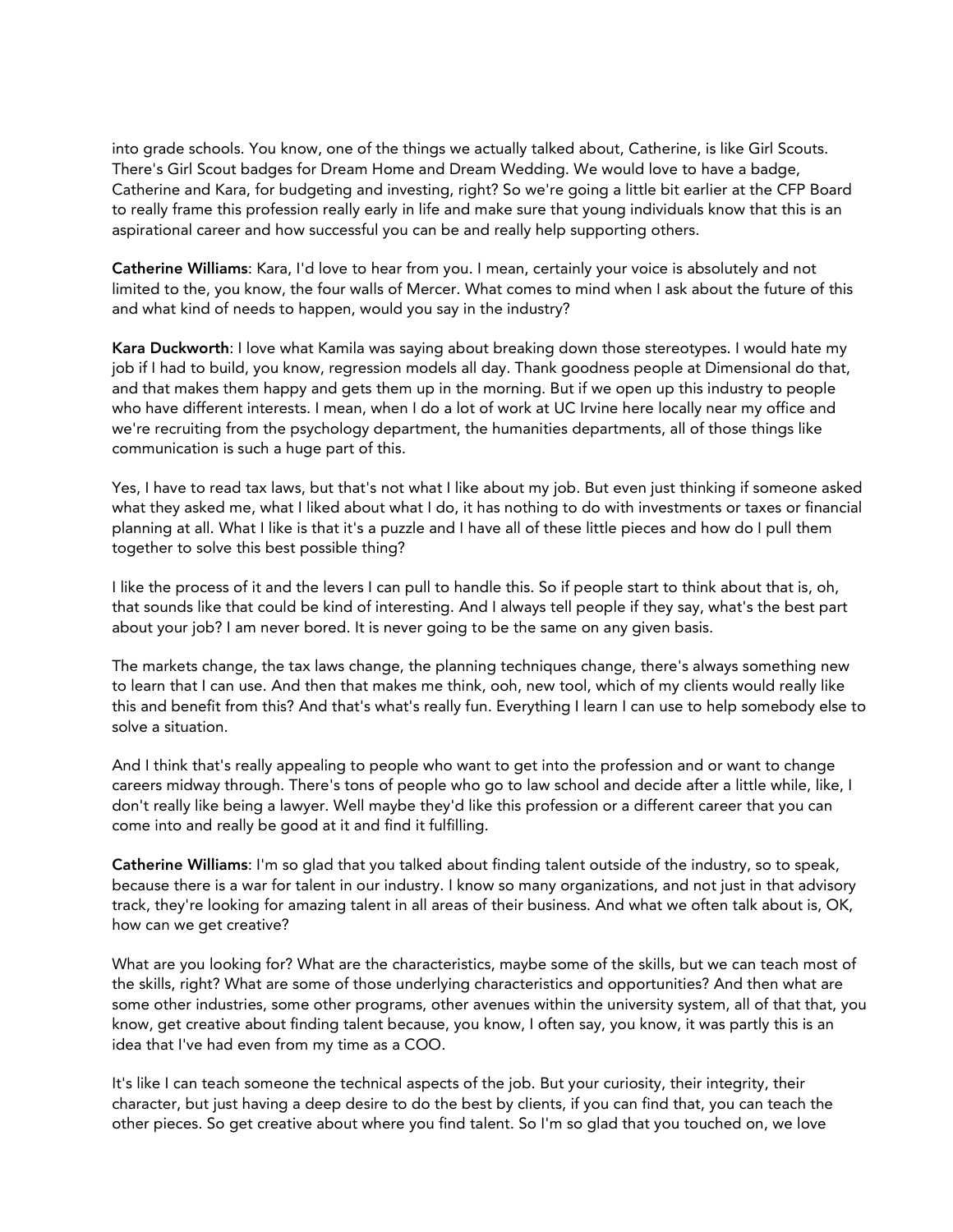career changers. Right? Those are fantastic opportunities and when even coming out of active military. I love hiring veterans, so I think there's just so much opportunity. And I think we're an industry that I think has embraced that somewhat. Still some opportunity to do a little bit more of that.

Kamila Elliott: There is, for example, my associate planner. I've been working with her for now over a year and a half. She first reached out for a mentor relationship. She is a black woman. She used to be a police officer. So she had the structure and discipline but wanted to, you know, make a pivot and move into financial planning.

She actually passed her CFP exam last year, and so now she's working very closely with me to get her hours so she can earn her CFP marks. Our goal is for next year. So I think there's a lot of opportunity for career changers in this profession. I mean, you think about all the transferable skills, right? You know, great communication skills, discipline, attention to detail.

Those are the things that are really important for advisors to be successful. And it's good for a second career.

Catherine Williams: Fantastic. I love that. We're cheering her on. And so with that and I want to just a couple of questions before we close out our time. But pretend for a moment that I'm a potential candidate. I'm someone who may come work for your respective organizations. How would you describe to me as a woman the top let's say three things that would make the organization compelling for me to come and be a part of? And Kara, I'd love to start with you on that.

Kara Duckworth: Well, you know, I think that there's wonderful things that I can tell you about Mercer Advisors' mission and our vision and our values. But the bottom line and how we talk about that internally and why I think that you, Catherine, would want to be part of our organization at Mercer Advisors is there's really only two rules. The first one is take care of your clients. The second one is take care of each other.

If you do both of those things, then everything else works itself out. And I think if you work in an organization that believes those two things are most central values, there's a place for everybody there and it's a wonderful place to work. And then of course, we'd want you to get involved with InvestHERS, which is a really important part of our culture.

I mean, not only is it really important to the women at Mercer Advisors, but it's equally as important to the men in our organization because they see the value of it. They believe in their colleagues. That's part of take care of each other to make sure that the women are valued and that they're really good advisors for their female clients. They want to be part of that as well. Come on over any time.

Catherine Williams: We've been amplifying a little bit, as I say, InvestHERS. And the reason why is because it's "invest" and then "h e r s," which I think is a really creative name for the program at Mercer.

All right, Kamila, for the record, I am not interviewing or looking.

This is purely hypothetical. So I'm asking both of you this because I think folks are listening to their thinking, you know, how do I talk about this with prospective employees? There is a war for talent. There's a shortage of talent. And the talent that's out there is highly coveted. And so having that concise and even competitive edge, if you will, when you have identified someone that is a really strong prospective employee. So with that, Kamila, I'm all yours. I'm a candidate considering joining your organization.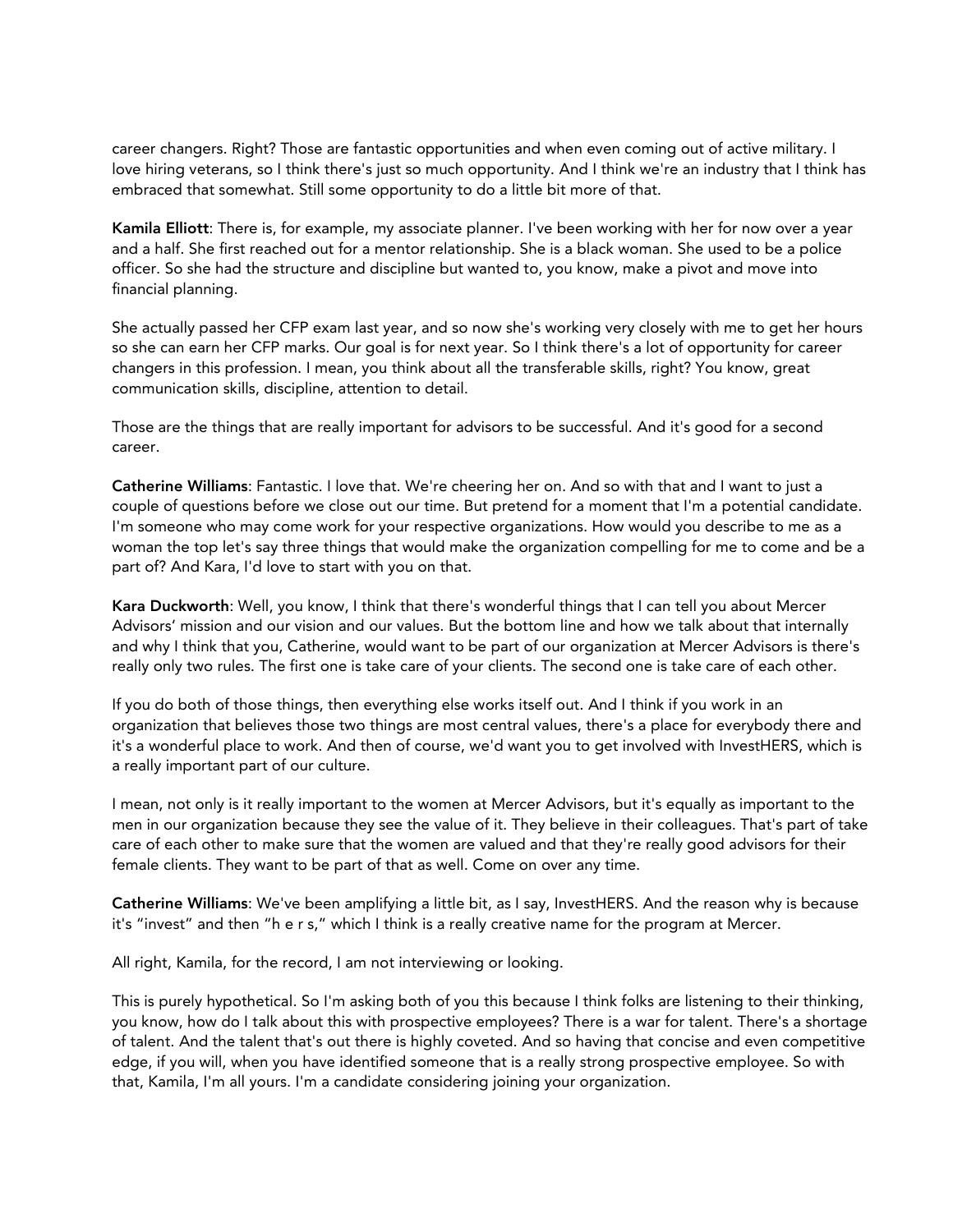Kamila Elliott: One of the first things I say is thank you for your interest and thank you for your engagement in this profession. And one of the things that we work in and ensure with our employees is that we are a place where we work hard, but we work really hard for others and we work hard for a higher mission.

At our firm, we talk about closing the racial wealth gap and creating generational wealth. And now, and particularly for younger people, they're really about mission and vision alignment. It isn't I made this much money and I have this kind of car and things like that. Those things are great, but it's not what keeps you going every single day.

Right? I know that I'm having a huge impact on the lives of the families of the clients that I work with. And one of the things that we also share is that our firm is called Collective Wealth Partners. So, and it's intentional. We're bringing a collective group of individuals with different perspectives and experiences, and we all come together and we help make the best decisions for our client, and we help ensure that these experiences help our clients reach their goals.

Catherine Williams: What I love about both of your answers is that even if you were sitting if you were talking to a male candidate, you essentially could say, absolutely say the exact same thing. In thinking about your job postings, right? That's another area that we're often talking with advisors about. Think about the wording. And there absolutely are some words that we know scientifically resonate with men versus women.

But if you can find that middle ground where at the end of the day, it's like, absolutely, we want to attract great women. We want to attract African-American advisors to our organization, for example. But the way that you talk about your firm, it's inclusive of everyone. Well, I want to thank you both for joining us today.

I think this has been, it's been a fun conversation, but I think one that, you know, we want to continue to have in this industry. And I know for so many advisors as they think about what their businesses look like in the future, both in terms of the clients they're working with, but also the people who make up their organization.

This is something that is very top of mind, maybe in some ways a little bit more difficult to solve, but certainly one that I know so many more firms are considering. And I really appreciate both of you lending your voice to the conversation today.

Kamila Elliott: And thank you for inviting me. It was wonderful being here today.

Kara Duckworth: Thanks for the opportunity and for the great conversation.

Catherine Williams: Well, thank you both, Kara and Kamila, for joining us today. For our listeners, you can absolutely find Kara and Kamila on LinkedIn, and with their respective firms, Mercer Advisors based out of Seattle, originating out of Seattle, and Collective Wealth Partners based in Atlanta, Georgia. So check them out if you'd like a little more information. And then certainly here within Dimensional, I always want to mention our "Women and Wealth" initiative is our largest community. For those of you that are familiar with Dimensional, you know, we love our advisor communities and the "Women and Wealth" community has over a thousand advisors globally that are coming together talking about a lot of the things that we've talked about today.

If you are a client, you can check out on MyDimensional. We've got some great collection of resources that are available and then even on Dimensional.com, you can find some information about women advisors and how to potentially engage with them. So just wanted to call that out. We have an amazing team here at Dimensional that's laser focused around our "Women and Wealth."